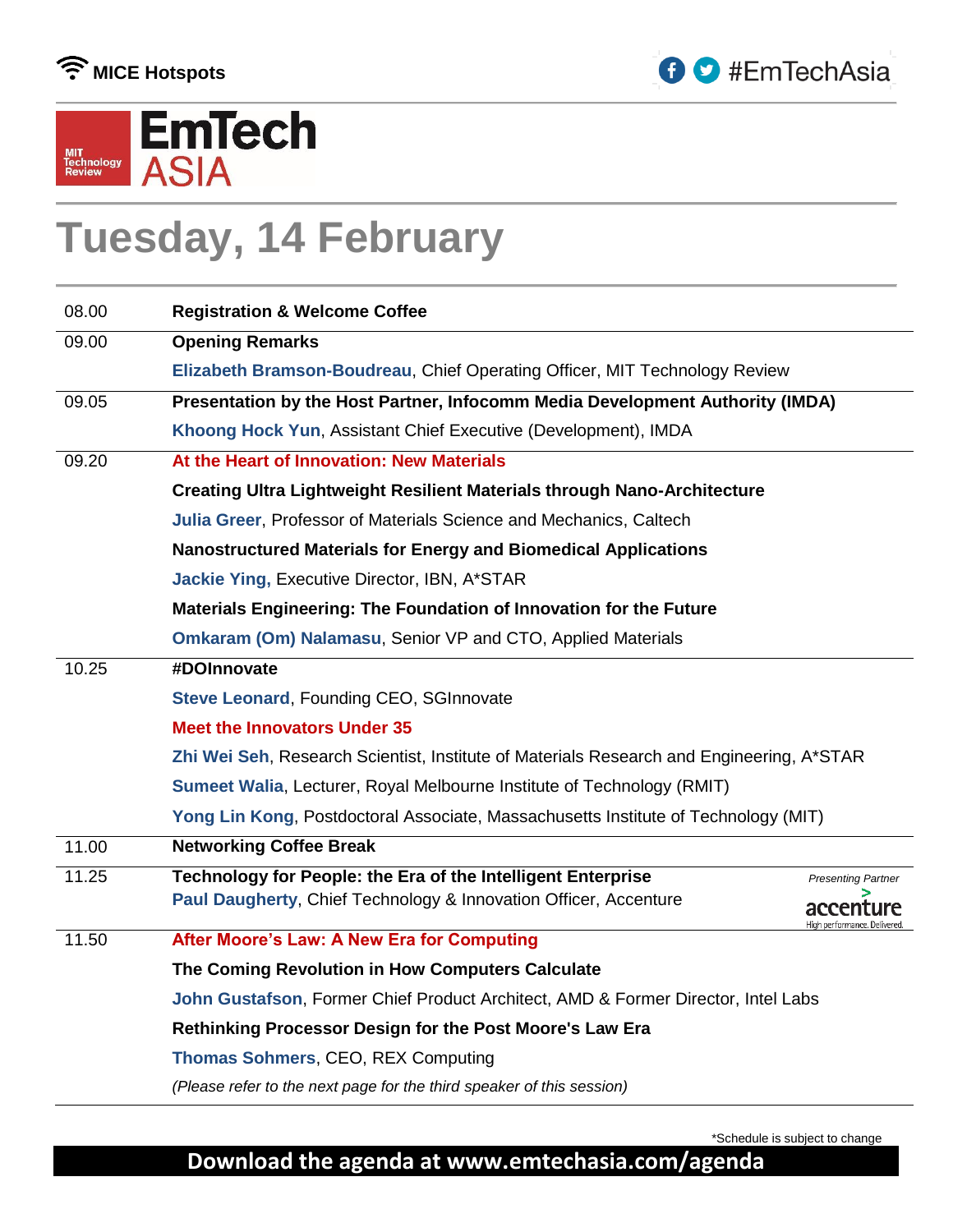| <b>T</b> MICE Hotspots<br>#EmTechAsia |                                                                                         |
|---------------------------------------|-----------------------------------------------------------------------------------------|
|                                       | InfiniCortex: A Supercomputer that Encompasses the World                                |
|                                       | Marek Michalewicz, Deputy Director, ICM, University of Warsaw                           |
| 12.50                                 | <b>Networking Lunch Break</b>                                                           |
| 13.50                                 | Moderator: Antoinette Matthews, Vice President of Licensing and Communities, MIT TR     |
|                                       | <b>Cybersecurity</b>                                                                    |
|                                       | The Real Scorpion, Walter O'Brien, Presents Cyber Security for Whole Countries          |
|                                       | <b>Walter O'Brien, CEO, Scorpion Computer Services</b>                                  |
|                                       | <b>Considerations for IoT and Smart Cities</b><br><b>Presenting Partner</b>             |
|                                       | ANALOG<br>Douglas J. Gardner, CTO, Secure Technology Group, Analog Devices              |
|                                       | Zeroing In On Un-Hackable Data With Quantum Key Distribution                            |
|                                       | Alex Ling, Principal Investigator, Quantum Optics, Centre for Quantum Technologies, NUS |
| 15.00                                 | <b>Tech Spotlight</b>                                                                   |
|                                       | Manage the Digital Life: Developing an AI Health Monitoring System Based on Omics       |
|                                       | Yingrui Li, Cofounder and Chief Scientist, iCarbonX                                     |
| 15.20                                 | Funding Innovation - Introduced by Vinnie Lauria, Funding Partner, Golden Gate Ventures |
|                                       | Innovation at Scale - Why and When The Accelerator Model Works                          |
|                                       | Sean O'Sullivan, Managing Director, SOSV                                                |
|                                       | <b>Investing in Big Ideas</b>                                                           |
|                                       | Fireside Chat with Jenny Lee, Managing Partner, Shanghai, GGV Capital                   |
| 16.05                                 | <b>Networking Coffee Break</b>                                                          |
| 16.35                                 | <b>Meet the Innovators Under 35</b>                                                     |
|                                       | Prateek Saxena, Dean's Chair Assistant Professor, School of Computing, NUS              |
|                                       | Simon Gross, ARC DECRA Research Fellow, Macquarie University                            |
|                                       | Dawn Tan, Assistant Professor, Engineering Product Development, SUTD                    |
| 16.50                                 | Solve: The Potential of Open Innovation                                                 |
|                                       | Alex Amouyel, Executive Director, Solve                                                 |
| 17.00                                 | <b>Virtual Reality, Augmented Life</b>                                                  |
|                                       | Visualizing the Inside: From Martian Meteorites to Mummies                              |
|                                       | Anders Ynnerman, Director, Norrköping Visualization Center                              |
|                                       | <b>Everysense Everywhere Human Communication</b>                                        |
|                                       | <b>Adrian David Cheok, Director, Imagineering Institute</b>                             |
| 18.00                                 | Networking Cocktail Reception @ ArtScience Museum                                       |
|                                       | Located at B2, Oculus / Entrance of NASA Exhibition                                     |
| 20.00                                 | <b>End of Day One</b>                                                                   |

\*Schedule is subject to change

### **Download the agenda at www.emtechasia.com/agenda**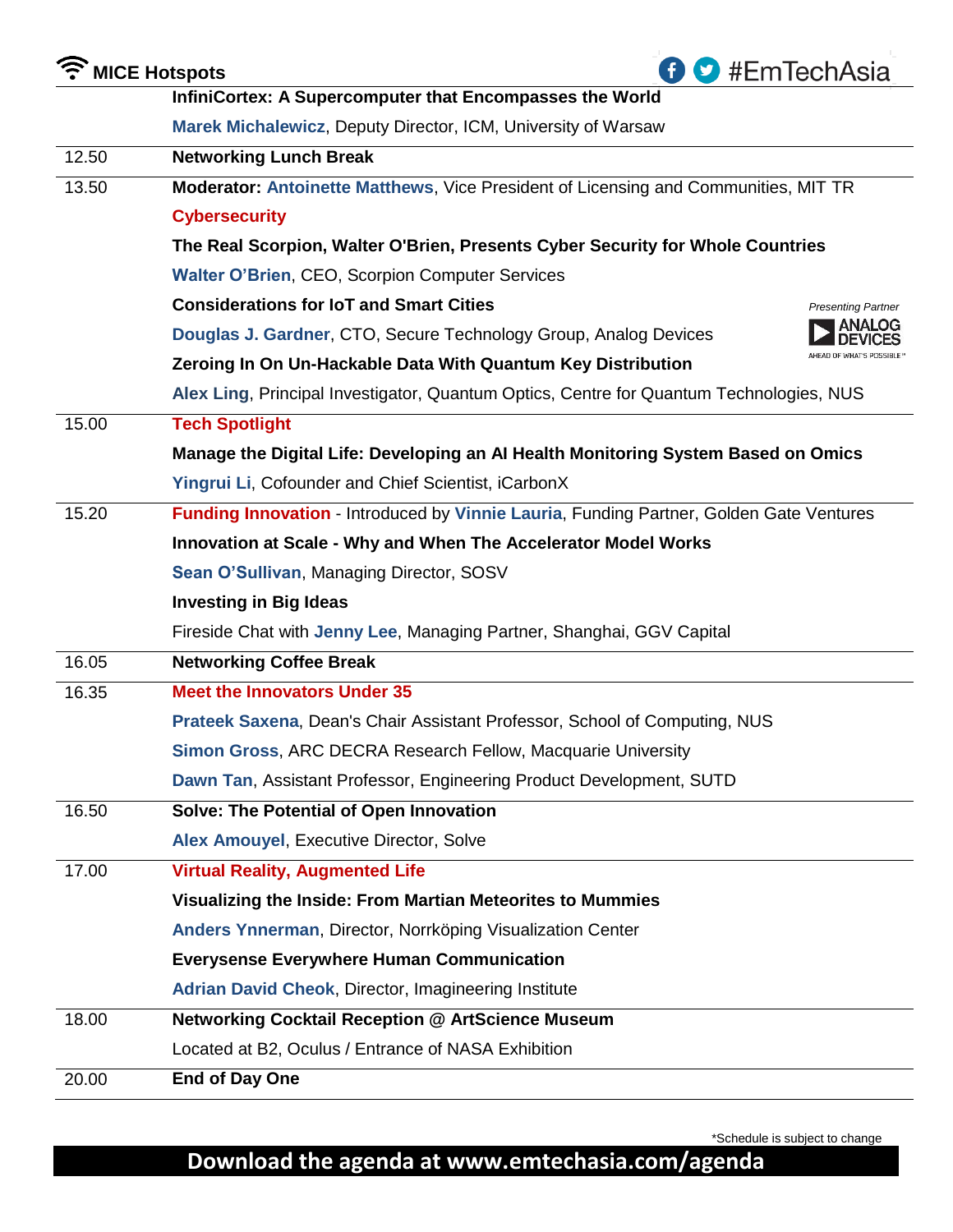





## **Wednesday, 15 February**

| 08.00 | <b>Registration &amp; Welcome Coffee</b>                                                |
|-------|-----------------------------------------------------------------------------------------|
| 09.00 | <b>Opening Remarks</b>                                                                  |
|       | Elizabeth Bramson-Boudreau, Chief Operating Officer, MIT Technology Review              |
| 09.05 | <b>Brave New (Bio-Engineered) World</b>                                                 |
|       | Introduced by David Lane, Chief Scientist, A*STAR                                       |
|       | <b>CRISPR Genome Engineering Technology: Application and Intersection with Genomics</b> |
|       | <b>Analysis</b>                                                                         |
|       | Le Cong, Postdoctoral Fellow, Broad Institute of MIT and Harvard                        |
|       | <b>Resolution-Revolution in Cryo-EM</b>                                                 |
|       | Daniela Rhodes, Professor, School of Biological Sciences, NTU                           |
|       | <b>Panel Discussion with Speakers</b>                                                   |
| 10.00 | <b>Networking Coffee Break</b>                                                          |
| 10.30 | <b>Artificial Intelligence and Robotics</b>                                             |
|       | <b>GPU Deep Learning Powering A New Computing Model</b>                                 |
|       | Marc Hamilton, VP of Solutions Architecture and Engineering, NVIDIA                     |
|       | Robotics in Industry: A Role in Intelligent Manufacturing                               |
|       | Chia-Peng Day, GM - Automation Technology Development Committee, Foxconn                |
|       | <b>Future of Supply Chain: Robotics and Automation</b>                                  |
|       | Samay Kohli, CEO and Cofounder, GreyOrange                                              |
| 11.30 | <b>Panel Discussion: MIT Hacking Medicine Robotics</b>                                  |
|       | Moderated by Howard Califano, Director, SMART Innovation Centre                         |
| 11.50 | <b>Tech Spotlight</b>                                                                   |
|       | <b>Unlocking the Information Within Food</b>                                            |
|       | Kevin Brown, Cofounder and CEO, Innit                                                   |
| 12.10 | <b>Networking Lunch Break</b>                                                           |

\*Schedule is subject to change